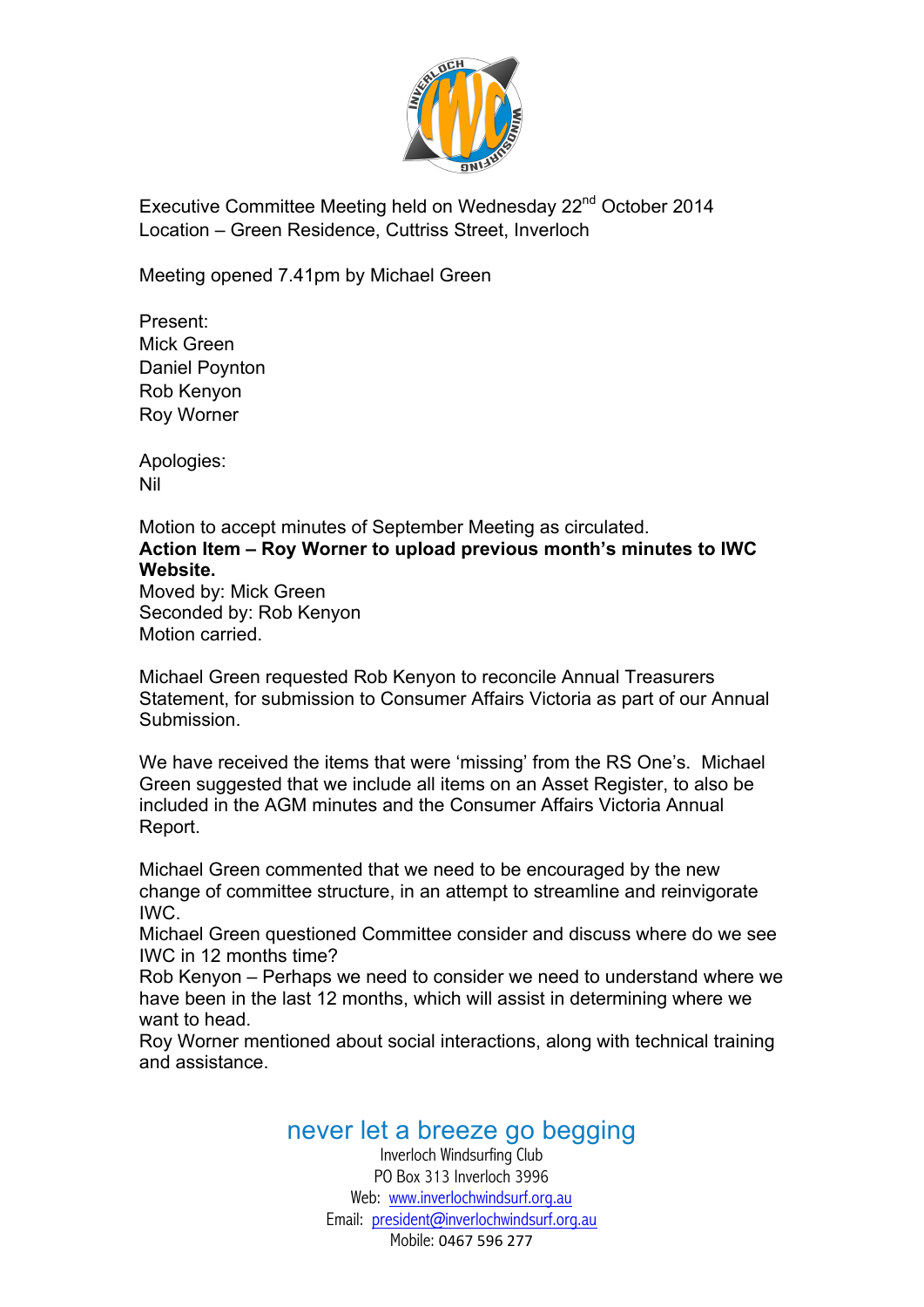

Dan Poynton commented that social interaction is important, however as an advanced sailor, perhaps the club hasn't yet provided enough stimulus to progress our intermediate to advanced sailors further. If we are to consider how we re-engage our membership and broader participants, we should consider that we represent the skillsets and diversity of our members. This will ensure that we cater for more expectations of our members.

Rob Kenyon – We need to be a lot more expressive in our marketing and conduct of our events.

Roy Worner – Suggested Committee maintain a project list (in terms of a GANT Chart), to ensure that projects and sub committee's are productive and working.

**ACTION ITEM:** Roy Worner to investigate and produce initial Project Charts, for templates.

Executive Committee discussed a proposed Structure Chart, with initial thoughts on how projects / responsibilities can be allocated to and engage, our broader members.

**ACTION ITEM:** Michael Green requested each Executive Committee member consider their role, and note some of their key requirements and activities.

Michael Green commented that we need to ensure that we are very mindful of how / when we run events. Dan Poynton commented that we should consider how we communicate with our members, perhaps we can have a contact method (Viber?) for Inverloch based and Melbourne based sailors, to ensure we encourage our members to collectively meet and sail together.

Michael Green recommended that we perhaps could consider our Gritty Truth and From The President's Desk publications. The Gritty Truth is an email that promotes and links to our website articles. Gritty Truth should continue to be a monthly output, with a new form of From The Presidents Desk being a weekly format.

Given previous success of last years Season Closer event, Simon Chambers to be approached to assist with this years event.

Committee discussed at length about how we cater towards our diversity, gender, ability etc. Committee considered approaching Louise Bricknall, Sze-Fei Peng also has qualified instructor status.

## never let a breeze go begging

Inverloch Windsurfing Club PO Box 313 Inverloch 3996 Web: www.inverlochwindsurf.org.au Email: president@inverlochwindsurf.org.au Mobile: 0467 596 277